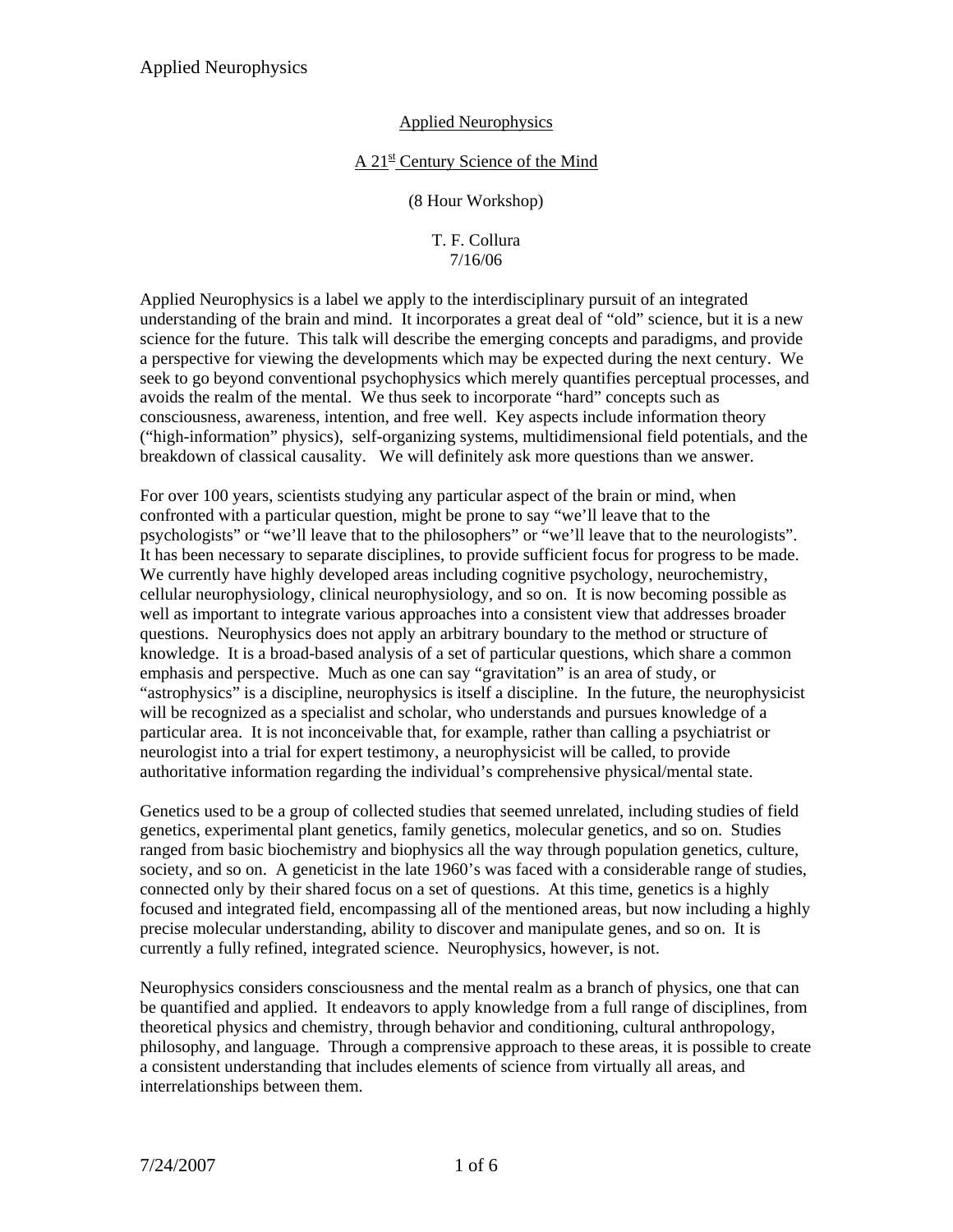Neurophysics will bring increasing understanding to EEG phenomena including evoked potentials, binding rhythms, activation patterns, and so on. It will study these phenomena in conjunction with increasingly precise models of brain and mind function, to put them into perspective. Increasing ability to predict will ensue. Already, work by Sterman, John, Thatcher, Gunkelman, and others have shed light on the an increasingly precise and clear overall view of EEG rhythms and patterns, and their functional significance. Recent results in hemispheric differences, asymmetries, and gamma binding, add to the overall understanding of the practical issues related to EEG interrelationships.

To articulate how classical and modern physics relate to the understanding of the brain and mind.

To describe how the connection between the mind and body, as classically understood, place a special challenge on physics, chemistry, and biology.

To describe how future developments in physics may impact our understanding of the mind, and the brain/mind connection

Among the questions that neurophysics addresses are:

What properties lead to a system that can be conscious? Is it possible to create artificially conscious systems? Can we grade consciousness into a quantifiable property? Would an exact duplicate of an individual be identically conscious? Why would nature devote the resources to create conscious beings? What is the role of self-awareness in conscious experience? What is the role of experience and history in coloring conscious experience? How do emotion and desire interact with the mechanics of consciousness? Does consciousness extend into other dimensions? What are the physical properties of the conscious field? Is it possible to measure consciousness directly? What can EEG measure relative to navigating consciousness? What is the role of the glia, and SCP potentials, in the brain and consciousness? Can consciousness be shared between individuals? What does quantum physics imply for consciousness? What does M-theory ("string theory") imply for consciousness? Is consciousness a field? Is there a field theory of consciousness? What light can be shed on the philosopher's "mind/brain problem"? What are the mechanisms of clairvoyance, if it is possible? What are the mechanisms of remote viewing, if it is possible? Are there possible physical mechanisms underlying the experience of "ghosts"? What is the physical basis of subjective conscious experience? How do volition and intention interface with the physical world? At which point do desire and will enter into the neuronal picture? (Where does the free will "kick in"? Is it at the level of the mind?) What is the nature of free will and choice? In precisely what ways is a person "responsible" for their actions?

By considering any and all of these questions relevant, it is possible to begin to outline a general approach, and to structure consistent answers to some of the questions. What shall emerge is a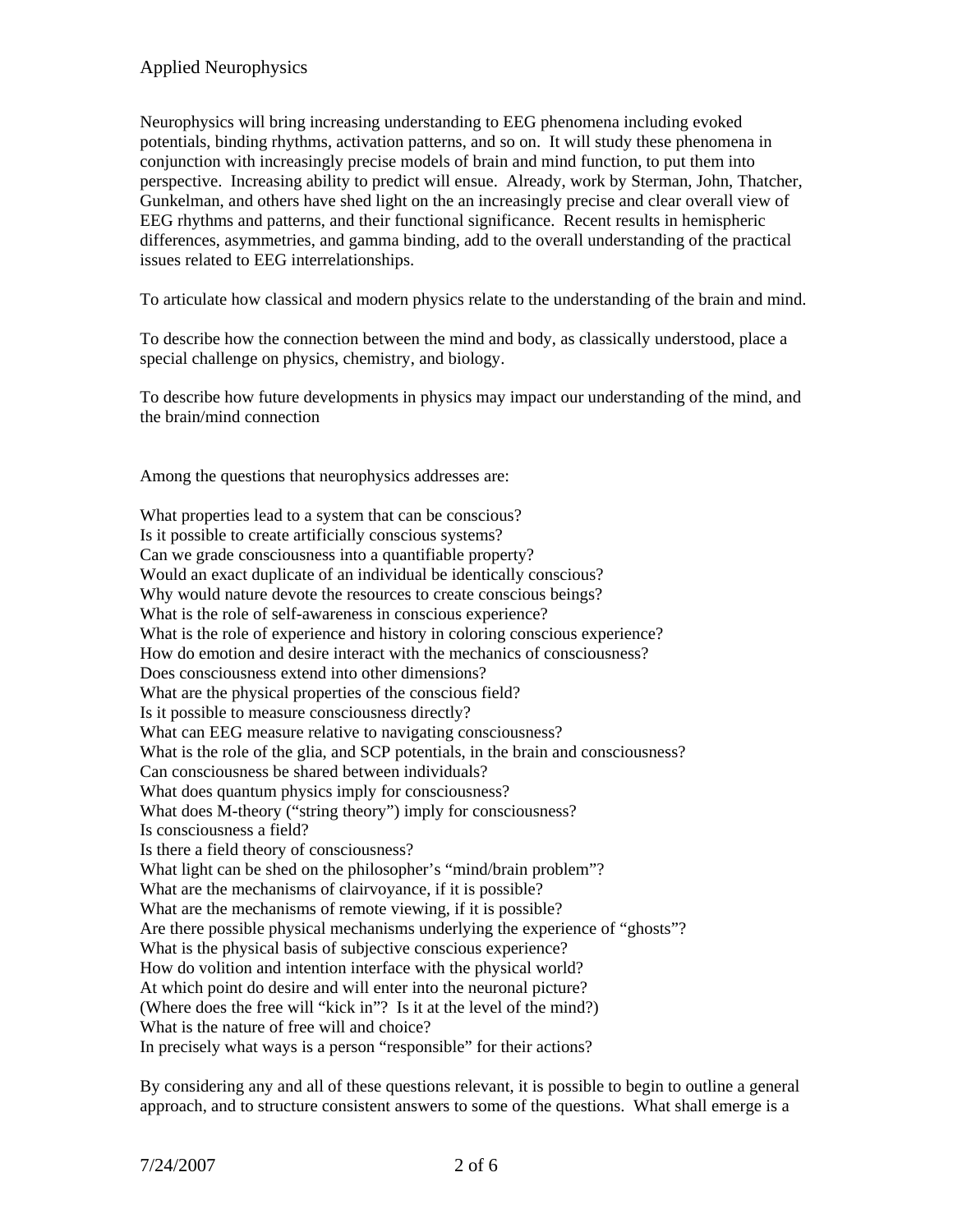comprensive view that incorporates elements from fields as diverse (or similar?) as philosophy, religion, physics, and neurosurgery.

Workshop Outline

Foundations – 2 Hours

Philosophy of Science and Neurophysics Physical Reductionism and Emergent Properties The Three Brains – Electrical, Electrotonic, and Chemical Neurophysiologic Basis of Brain Rhythms The Role of Lateral Inhibition in the Brain Inhibition as a Key Control Mechanism in the Brain The role of the glia in brain function Synchrony and higher functions – "The throwing Madonna"

Structure and Function in the Brain – 2 Hours

Control of Activation and the Ascending Reticular Activating System Still Vision Demonstration – What is the scope of our vision? The Importance of Change – The Man and the Train Information Concentration – The retina and the optic nerve The Function of Language in Information – The Words Get in the Way Perceptual Binding and the Meaning in the Message The Importance of Temporal Binding – Trading Time for Space DC Potentials and Consciousness Levels of Consciousness – From Worm to Man The Heirarchy of Brain Function – Microthoughts, Macrothoughts, Thoughts, and Megathoughts. Automatic Behavior – Do we need to think in order to act?

Break – 1 Hour

Overarching Issues in the Brain and Perceiving "Reality" – 2 Hours

The Brain in a Vat Problem – What does it mean to be in the universe? The Transporter Problem – What does it mean to have a body? The Microscope Problem – What does it mean to have free will? The Chinese Room Problem – What does it mean to process information? The Pencil Problem – How do we recognize and classify things? The Chair Problem (the words get in the way) – Labeling versus experiencing The Dog Problem – Does behavior imply understanding? The Color Problem – Can science access the subjective world? The Binding Rhythms – The limitlessness of understanding The Fourier Transform and Reality – Point Processes and Universality The Holographic Principle – Is the Universe a Hologram of What We Think We Know? The Brain has a Mind of its Own (don't think of chocolate cake) – Who is in charge? Physics and the Brain – Is there anything out there? Science versus Art – The role of classification in understanding and misunderstanding High Information Physics, Multiple Dimensions, and Consciousness We are the Wallpaper – Multidimensions and Reality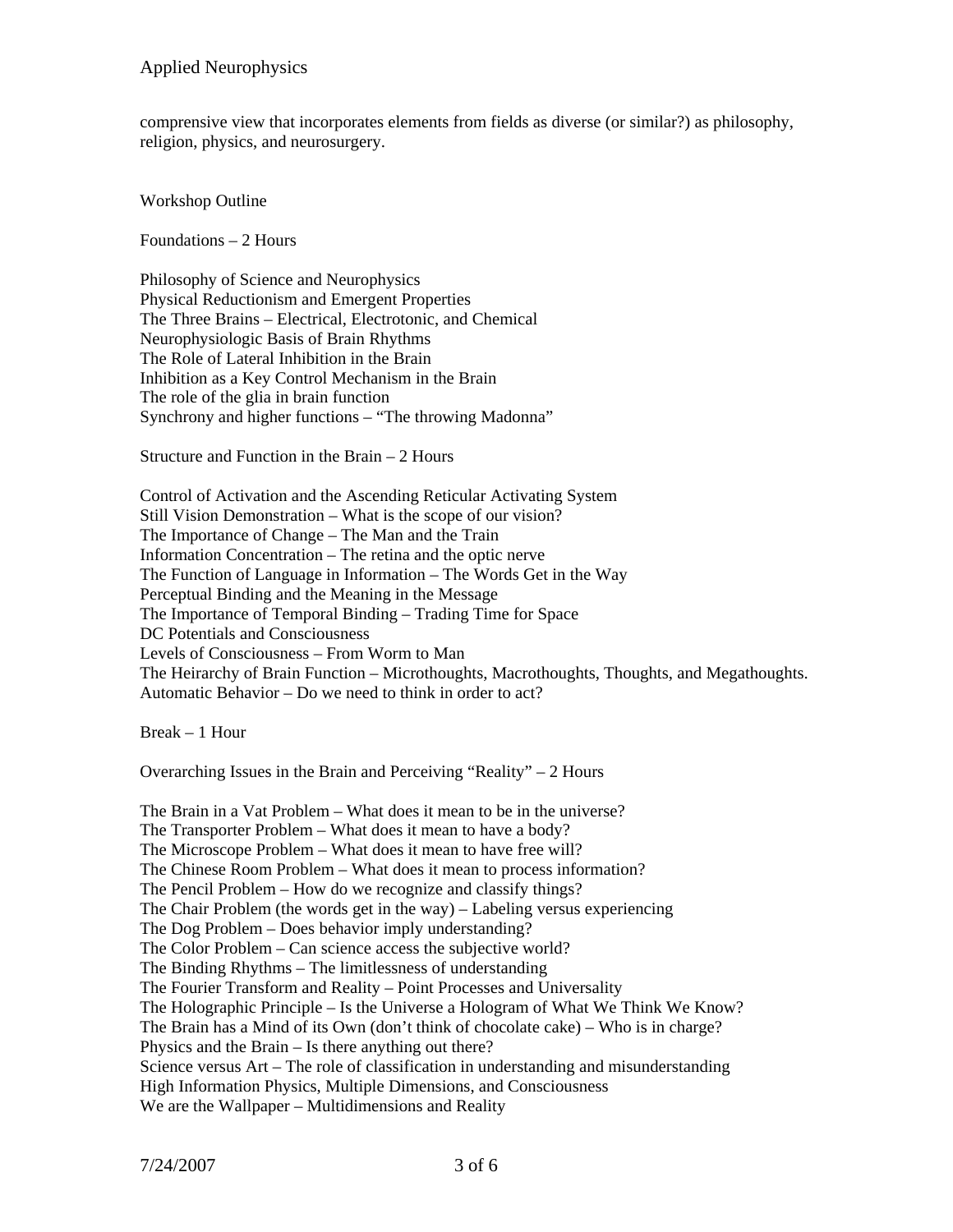Qi, Chakras, and Biofeedback - What can we learn? Psi Phenomena and Physics – Can we Quantify the Unquantifiable?

The Big Picture – The Brain in the Universe – 2 Hour

If I Lived on Mars, I'd Speak Martian – The Importance of Universals How Many Words for Snow? – The Role of Orthogonality Brain and Experience – Can We Ever Understand the Bible? Determinism, Indeterminism, Compulsion, and Free Will Can a Computer ever have Free Will – Choice in a Deterministic World Can a Computer ever be Conscious – Computation and Consciousness What is the role of Quantum Physics? What is the future of psi phenomenology? What is the role of Neurofeedback? Promising directions: Alpha Coherence, Gamma Synchrony, and Alpha/Theta Training

Shared Consciousness – The Hundredth Monkey What about Ghosts? Can we ever comprehend our own existence? Will the planet ever become conscious? Can We Write a User's Manual for the Brain?

#### Quiz Questions:

1) The primary role(s) of lateral inhibition in the brain is(are) to:

- A) Sharpen perceptual boundaries
- B) Provide stability of responses to stimuli
- C) Make us aware of colors
- D) A and B
- E) A and B and C

2) The range of vision in the still eyeball is approximately:

- A) 1 degree
- B) 2 degrees
- C) 6 degrees
- D) 30 degrees

3) The ratio between the number of neurons and glia in the human cortex is approximately

- A) 1/1
- B) 1/2
- C) 1/8
- D) 1/20
- E) 1/100

 $7/24/2007$  4 of 6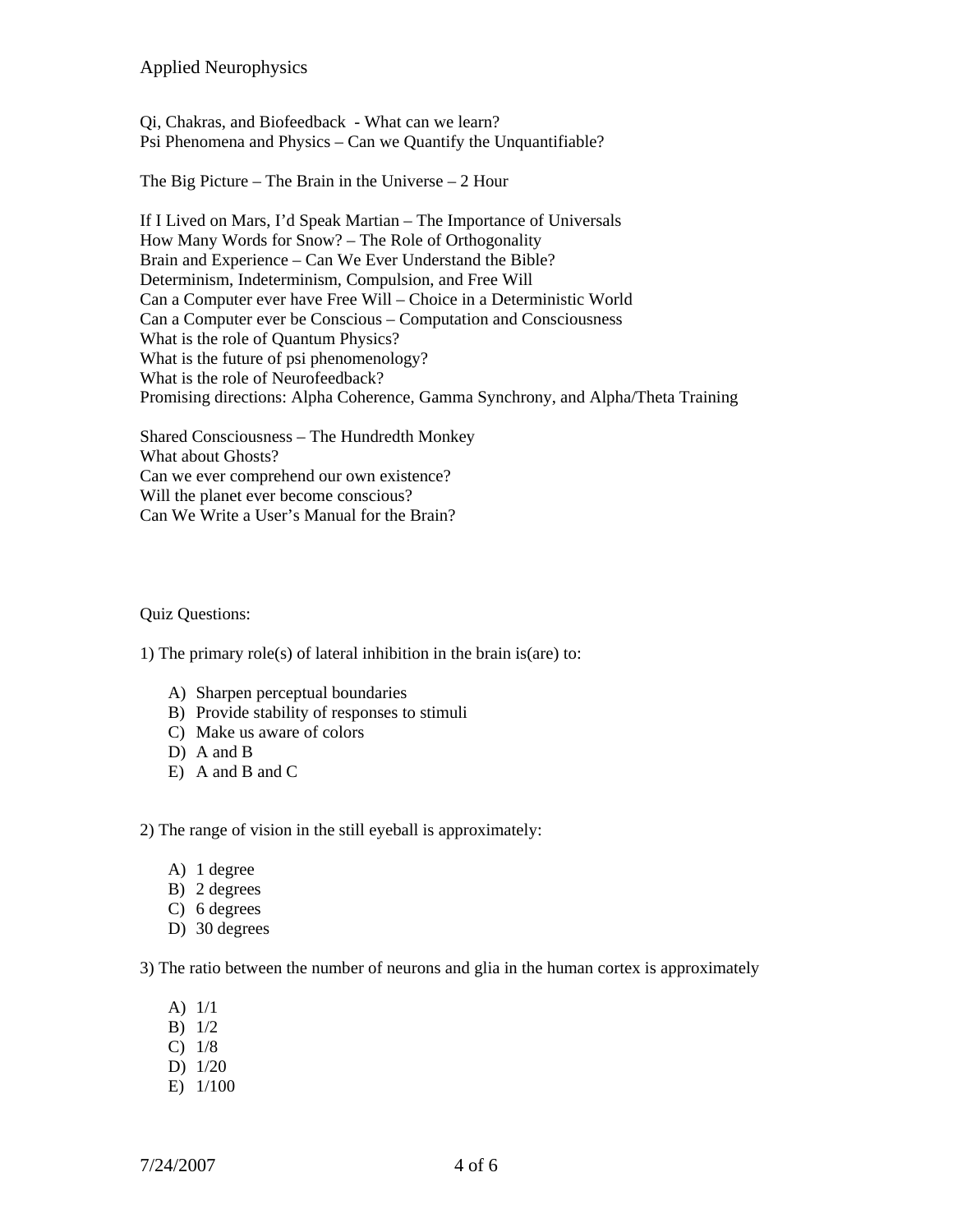- 4) The role(s) of the glia in the human cortex is/are now believed to
	- A) provide nourishment
	- B) process sensory information
	- C) regulate local neuronal activation
	- D) A and B
	- E) A and C
	- F) A and B and C

5) Which of the following may generally be said of a system that processes information

- A) It cannot increase the amount of information in a signal
- B) It can increase the amount of information in a signal
- C) The amount of learning is enhanced by the orthogonality of the input
- D) A and B
- E) A and B and C
- F) A and C

6) The understanding of human consciousness properly involves which of the following:

- A) The physical Brain
- B) The physical Body
- C) The physical Universe
- D) The extraordinary Universe
- E) All of the above

7) The value of language in science is that it:

- A) Allows us to communicate with each other
- B) Provides the ability to be precise and consistent
- C) Gets us closer to the underlying truth about experience
- D) Is how the brain primarily processes information
- E) A and B
- F) A and C
- G) A and B and C

7) Which of the following can reduce an individual's potential for free will?

- A) Fear
- B) Incorrect or misleading Information
- C) The failure to believe in free will
- D) Cultural or political bias
- E) Language as a barrier to pure understanding
- F) All of the above